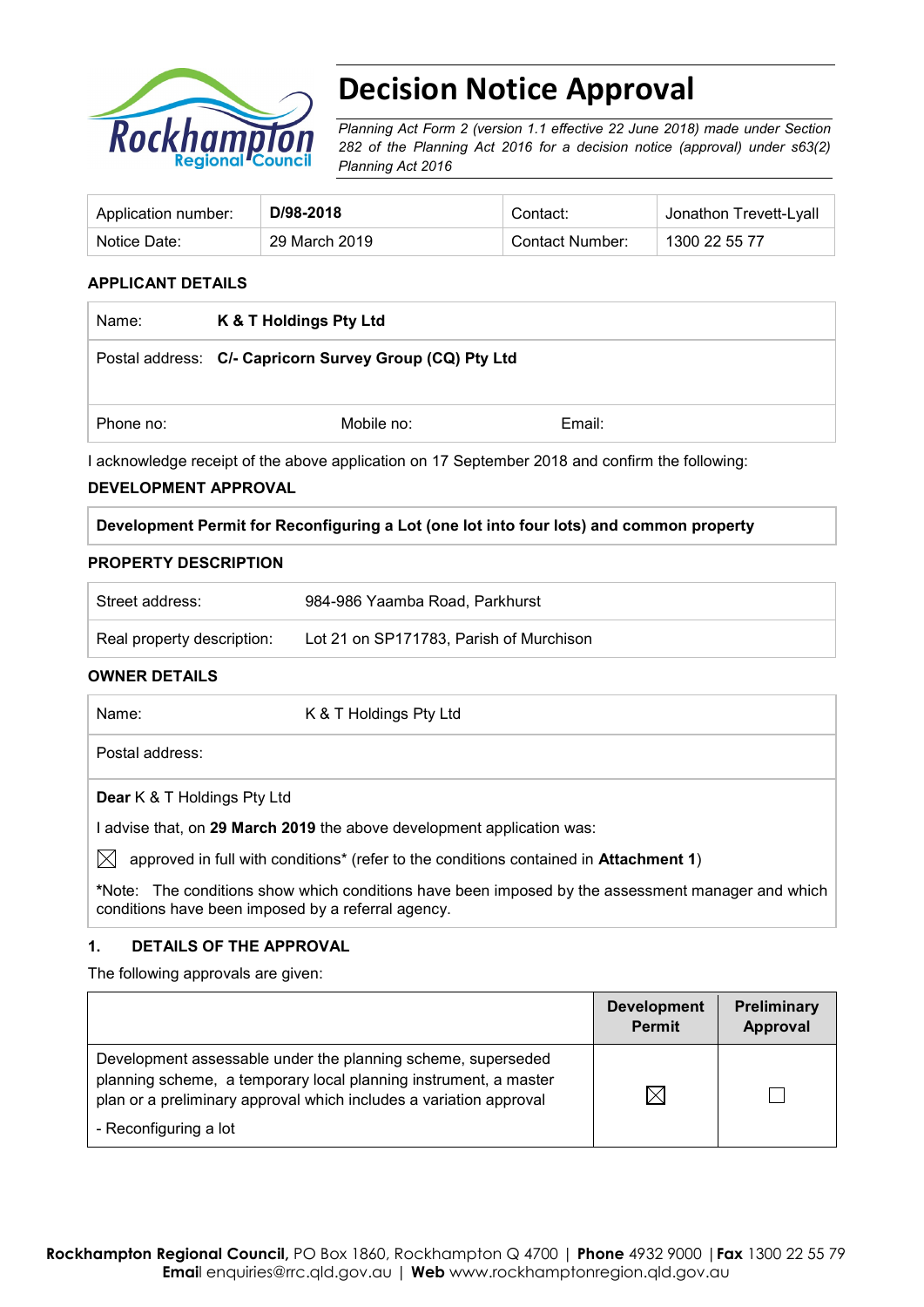## **2. CONDITIONS**

This approval is subject to the conditions in Attachment 1.

## **3. FURTHER DEVELOPMENT PERMITS REQUIRED** NIL

## **4. REFERRAL AGENCIES**

The following Referral Agencies were activated by this application.

| For an application involving                                                                                               | Name of<br>agency                                                                    | <b>Status</b> | <b>Address</b>                                        |  |  |  |
|----------------------------------------------------------------------------------------------------------------------------|--------------------------------------------------------------------------------------|---------------|-------------------------------------------------------|--|--|--|
| corridors)                                                                                                                 | STATE TRANSPORT INFRASTRUCTURE (State transport corridors and future State transport |               |                                                       |  |  |  |
| Schedule 10, Part 9, Division 4, Subdivision 2, Table 1 – Reconfiguring a lot near a State transport<br>corridor           |                                                                                      |               |                                                       |  |  |  |
| Development application for reconfiguring a<br>lot that is assessable development under<br>section 21, if-                 | Department of<br>Transport and<br><b>Main Roads</b>                                  | Concurrence   | Department of State<br>Development,<br>Manufacturing, |  |  |  |
| (a) all or part of the premises are within 25m<br>of a State transport corridor; and                                       |                                                                                      |               | Infrastructure and<br>Planning                        |  |  |  |
| (b) 1 or more of the following apply-                                                                                      |                                                                                      |               |                                                       |  |  |  |
| (i) the total number of lots is increased;                                                                                 |                                                                                      |               | Online:                                               |  |  |  |
| (ii) the total number of lots adjacent to the<br>State transport corridor is increased;                                    |                                                                                      |               | www.dilgp.qld.gov.au<br>/MyDAS2                       |  |  |  |
| (iii) there is a new or changed access<br>between the premises and the State<br>transport corridor;                        |                                                                                      |               | Postal:<br><b>PO Box 113</b>                          |  |  |  |
| (iv) an easement is created adjacent to a<br>railway as defined under the Transport<br>Infrastructure Act, schedule 6; and |                                                                                      |               | Rockhampton Qld<br>4700                               |  |  |  |
| (c) the reconfiguration does not relate to<br>government supported transport<br>infrastructure                             |                                                                                      |               |                                                       |  |  |  |

#### **5. THE APPROVED PLANS**

**The approved development must be completed and maintained generally in accordance with the approved drawings and documents:**

| Drawing / report title      | Prepared by            | <b>Date</b>     | Reference number | <b>Rev</b> |
|-----------------------------|------------------------|-----------------|------------------|------------|
| <b>Reconfiguration Plan</b> | Capricorn Survey Group | 12 October 2018 | 5139-02-ROL      |            |

## **6. CURRENCY PERIOD FOR THE APPROVAL (s.85 of the** *Planning Act***)**

The standard currency periods stated in section 85 of *Planning Act 2016* apply to each aspect of development in this approval, if not stated in the conditions of approval attached.

#### **7. STATEMENT OF REASONS**

| <b>Description of the</b><br>development | The proposed development is for Reconfiguring a Lot (one lot into four lots)<br>and common property                                                                                                  |  |
|------------------------------------------|------------------------------------------------------------------------------------------------------------------------------------------------------------------------------------------------------|--|
| <b>Reasons for Decision</b>              | The reconfiguration is for administrative purposes and will not negatively<br>a)<br>impact on the existing development on the site nor compromise the<br>future development of the surrounding area. |  |
|                                          | The proposed use does not compromise the strategic framework in the<br>b)                                                                                                                            |  |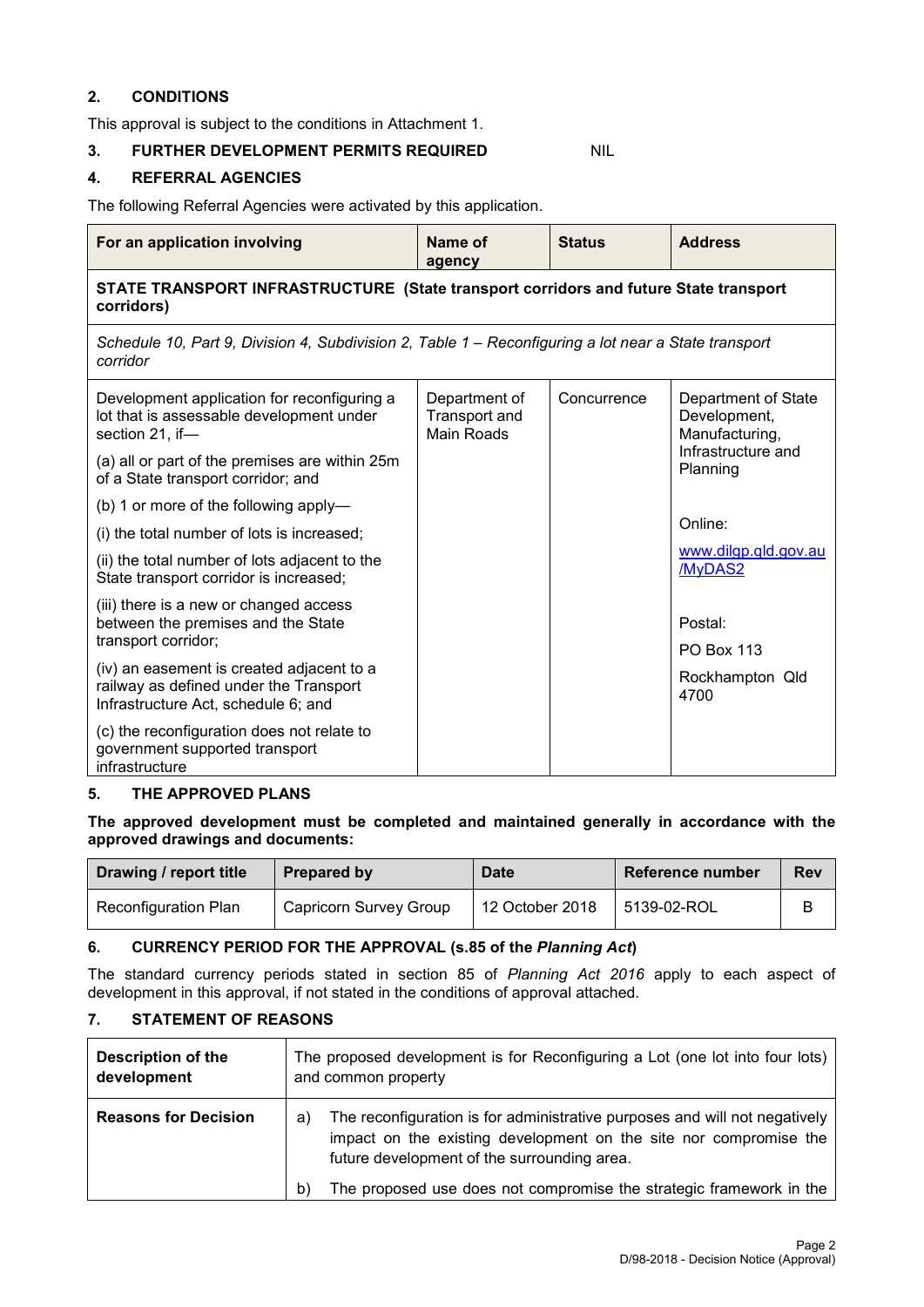|                                                    |                                                                       | Rockhampton Region Planning Scheme 2015;                                                                                                                                                                                                                                                                                                                  |  |  |  |  |
|----------------------------------------------------|-----------------------------------------------------------------------|-----------------------------------------------------------------------------------------------------------------------------------------------------------------------------------------------------------------------------------------------------------------------------------------------------------------------------------------------------------|--|--|--|--|
|                                                    | C)                                                                    | Assessment of the development against the relevant zone purpose,<br>planning scheme codes and planning scheme policies demonstrates<br>that the proposed development will not cause significant adverse<br>impacts on the surrounding natural environment, built environment and<br>infrastructure, community facilities, or local character and amenity; |  |  |  |  |
|                                                    | d)<br>Planning Policy; and                                            | The proposed development does not compromise the relevant State                                                                                                                                                                                                                                                                                           |  |  |  |  |
|                                                    | e)                                                                    | On balance, the application should be approved because the<br>circumstances favour Council exercising its discretion to approve the<br>application even though the development does not comply with an<br>aspect of the assessment benchmarks.                                                                                                            |  |  |  |  |
| Assessment                                         | benchmarks:                                                           | The proposed development was assessed against the following assessment                                                                                                                                                                                                                                                                                    |  |  |  |  |
| <b>Benchmarks</b>                                  | Low Density Residential Zone Code;                                    |                                                                                                                                                                                                                                                                                                                                                           |  |  |  |  |
|                                                    | Flood Hazard Overlay Code;<br>$\bullet$                               |                                                                                                                                                                                                                                                                                                                                                           |  |  |  |  |
|                                                    | Access, Parking and Transport Code;<br>$\bullet$                      |                                                                                                                                                                                                                                                                                                                                                           |  |  |  |  |
|                                                    | Filling and Excavation Code;<br>٠                                     |                                                                                                                                                                                                                                                                                                                                                           |  |  |  |  |
|                                                    | Landscape Code;<br>٠                                                  |                                                                                                                                                                                                                                                                                                                                                           |  |  |  |  |
|                                                    | Reconfiguring a Lot Code;                                             |                                                                                                                                                                                                                                                                                                                                                           |  |  |  |  |
|                                                    | Stormwater Management Code; and<br>$\bullet$<br>Water and Sewer Code. |                                                                                                                                                                                                                                                                                                                                                           |  |  |  |  |
|                                                    |                                                                       |                                                                                                                                                                                                                                                                                                                                                           |  |  |  |  |
| <b>Compliance with</b><br>assessment<br>benchmarks |                                                                       | The development was assessed against all of the assessment benchmarks<br>listed above and complies with all of these with the exception listed below.                                                                                                                                                                                                     |  |  |  |  |
|                                                    | <b>Assessment</b><br><b>Benchmark</b>                                 | Reasons<br>for the<br>despite<br>approval<br>non-<br>compliance with benchmark                                                                                                                                                                                                                                                                            |  |  |  |  |
|                                                    | Reconfiguring a Lot<br>Code                                           | Due to the location and siting of the existing<br>material change of use approvals, the proposed<br>reconfiguration will require lots of an irregular size<br>and shape.                                                                                                                                                                                  |  |  |  |  |
|                                                    | Flood Hazard Overlay<br>Code                                          | The reconfiguration is for administrative purposes<br>of the existing material change of use approvals<br>on the site and will not increase the likelihood or<br>consequences of flood damage.                                                                                                                                                            |  |  |  |  |
| <b>Matters raised in</b><br>submissions            | this application.                                                     | There were no submissions received during the public notification period for                                                                                                                                                                                                                                                                              |  |  |  |  |
| <b>Matters prescribed by</b>                       | The State Planning Policy - Part E;                                   |                                                                                                                                                                                                                                                                                                                                                           |  |  |  |  |
| regulation                                         | The Central Queensland Regional Plan;<br>$\bullet$                    |                                                                                                                                                                                                                                                                                                                                                           |  |  |  |  |
|                                                    | ٠                                                                     | The Rockhampton Region Planning Scheme 2015.                                                                                                                                                                                                                                                                                                              |  |  |  |  |
|                                                    |                                                                       | The common material, being the material submitted with the application.                                                                                                                                                                                                                                                                                   |  |  |  |  |

## **8. APPEAL RIGHTS**

The rights of an applicant to appeal to a tribunal or the Planning and Environment Court against a decision about a development application are set out in chapter 6, part 1 of the *Planning Act 2016*. There may also be a right to make an application for a declaration by a tribunal (see chapter 6, part 2 of the *Planning Act 2016).*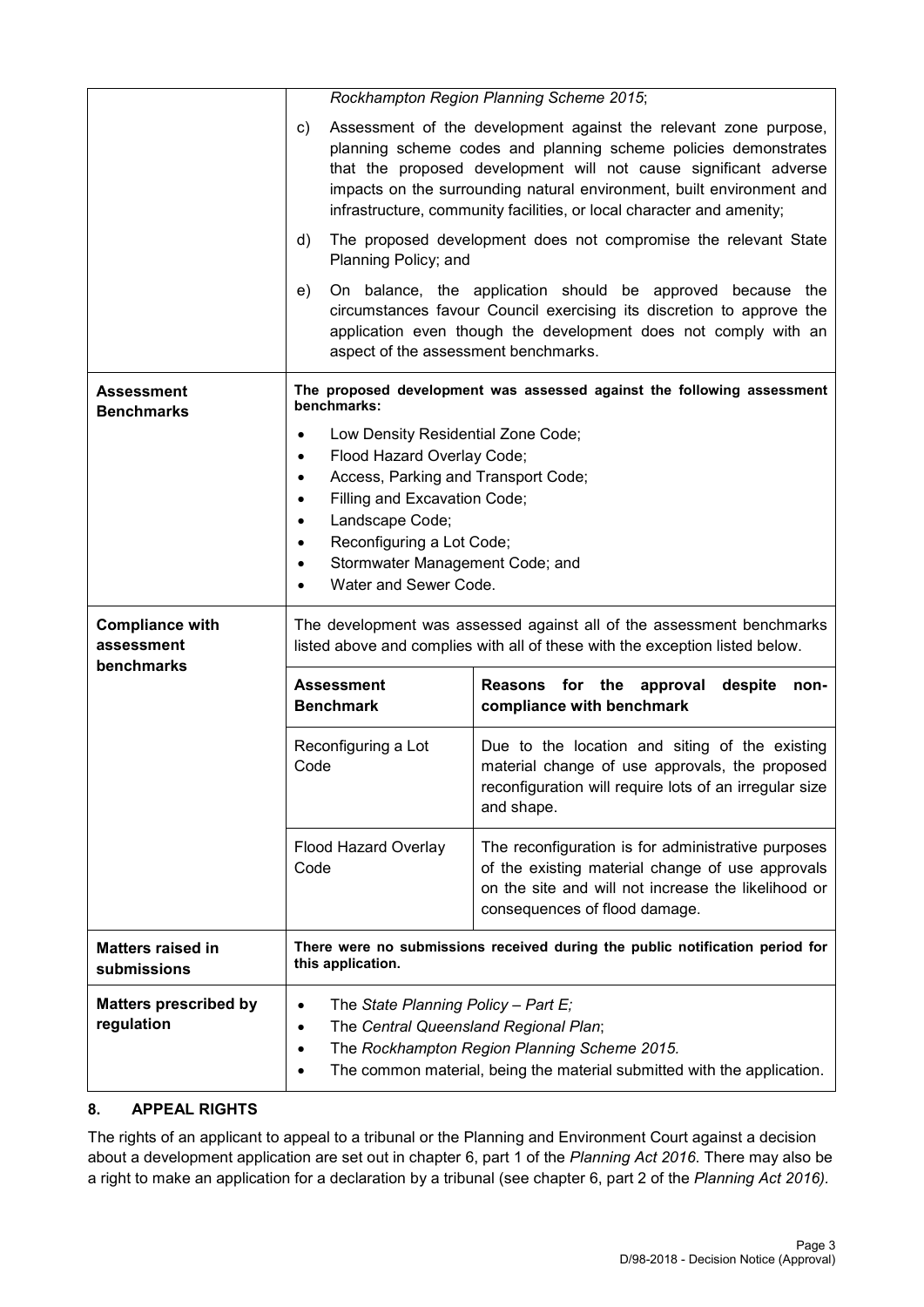#### *Appeal by an applicant*

An applicant for a development application may appeal to the Planning and Environment Court against the following:

- the refusal of all or part of the development application
- a provision of the development approval
- the decision to give a preliminary approval when a development permit was applied for
- a deemed refusal of the development application.

An applicant may also have a right to appeal to the Development tribunal. For more information, see schedule 1 of the *Planning Act 2016*.

The timeframes for starting an appeal in the Planning and Environment Court are set out in section 229 of the *Planning Act 2016*.

**Attachment 2** is an extract from the *Planning Act 2016* that sets out the applicant's appeal rights and the appeal rights of a submitter.

## **9. WHEN THE DEVELOPMENT APPROVAL TAKES EFFECT**

This development approval takes effect:

From the time the decision notice is given – if there is no submitter and the applicant does not appeal the decision to the court.

Or

When the submitter's appeal period ends  $-$  if there is a submitter and the applicant does not appeal the decision to the court.

Or

Subject to the decision of the court, when the appeal is finally decided  $-$  if an appeal is made to the court.

#### **10. ASSESSMENT MANAGER**

| Tarnya Fitzgibbon<br>Name:<br>Date: 29 March 2019<br>Signature:<br><b>COORDINATOR</b><br>DEVELOPMENT ASSESSMENT |  |
|-----------------------------------------------------------------------------------------------------------------|--|
|-----------------------------------------------------------------------------------------------------------------|--|

C/C Department of State Development, Manufacturing, Infrastructure and Planning - [RockhamptonSARA@dsdmip.qld.gov.au](mailto:RockhamptonSARA@dsdmip.qld.gov.au)

#### **Attachment 1 – Conditions of the approval**

*Part 1* **–** *Conditions imposed by the assessment manager [Note: where a condition is imposed about infrastructure under Chapter 4 of the Planning Act 2016, the relevant provision of the Act under which this condition was imposed must be specified.]*

#### *Part 2 – Conditions required by the referral agency response*

**Attachment 2—Extract on appeal rights**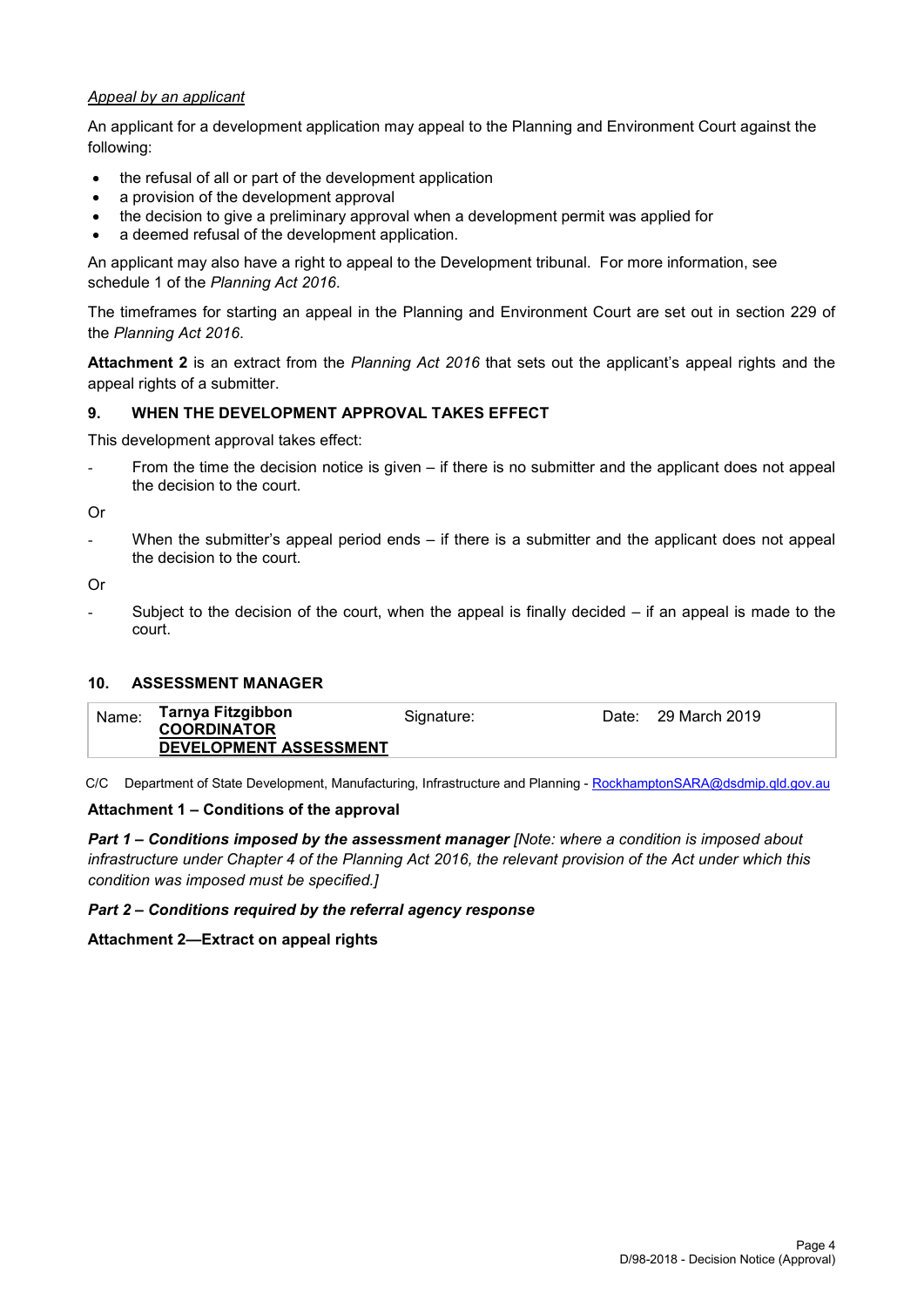

## **Attachment 1 – Part 1 Rockhampton Regional Council Conditions**

*Planning Act 2016*

## 1.0 ADMINISTRATION

- 1.1 The Developer and his employee, agent, contractor or invitee is responsible for ensuring compliance with the conditions of this development approval.
- 1.2 Where these Conditions refer to "Council" in relation to requiring Council to approve or to be satisfied as to any matter, or conferring on the Council a function, power or discretion, that role may be fulfilled in whole or in part by a delegate appointed for that purpose by the Council.
- 1.3 All conditions, works, or requirements of this development approval must be undertaken and completed:
	- 1.3.1 to Council's satisfaction;
	- 1.3.2 at no cost to Council; and
	- 1.3.3 prior to the issue of the Survey Plan Approval Certificate,

unless otherwise stated.

- 1.4 Infrastructure requirements of this development approval must be contributed to the relevant authorities, where applicable, at no cost to Council, prior to the issue of the Survey Plan Approval Certificate, unless otherwise stated.
- 1.5 All works must be designed, constructed and maintained in accordance with the relevant Council policies, guidelines and standards, unless otherwise stated.
- 1.6 All engineering drawings/specifications, design and construction works must be in accordance with the requirements of the relevant *Australian Standards* and must be approved, supervised and certified by a Registered Professional Engineer of Queensland.
- 1.7 A Community Management Statement in accordance with the approved layout plan (refer to condition 2.1) must be submitted to Council prior to the issue of the Survey Plan Approval Certificate.

## 2.0 APPROVED PLANS AND DOCUMENTS

2.1 The approved development must be completed and maintained generally in accordance with the approved plans and documents, except where amended by any condition of this development approval:

| Drawing / report<br>title   | <b>Prepared by</b>               | <b>Date</b>     | <b>Reference</b><br>number | <b>Rev</b> |
|-----------------------------|----------------------------------|-----------------|----------------------------|------------|
| <b>Reconfiguration Plan</b> | <b>Capricorn Survey</b><br>Group | 12 October 2018 | 5139-02-ROL                | B          |

2.2 Where there is any conflict between the conditions of this development approval and the details shown on the approved plans and documents, the conditions of this development approval must prevail.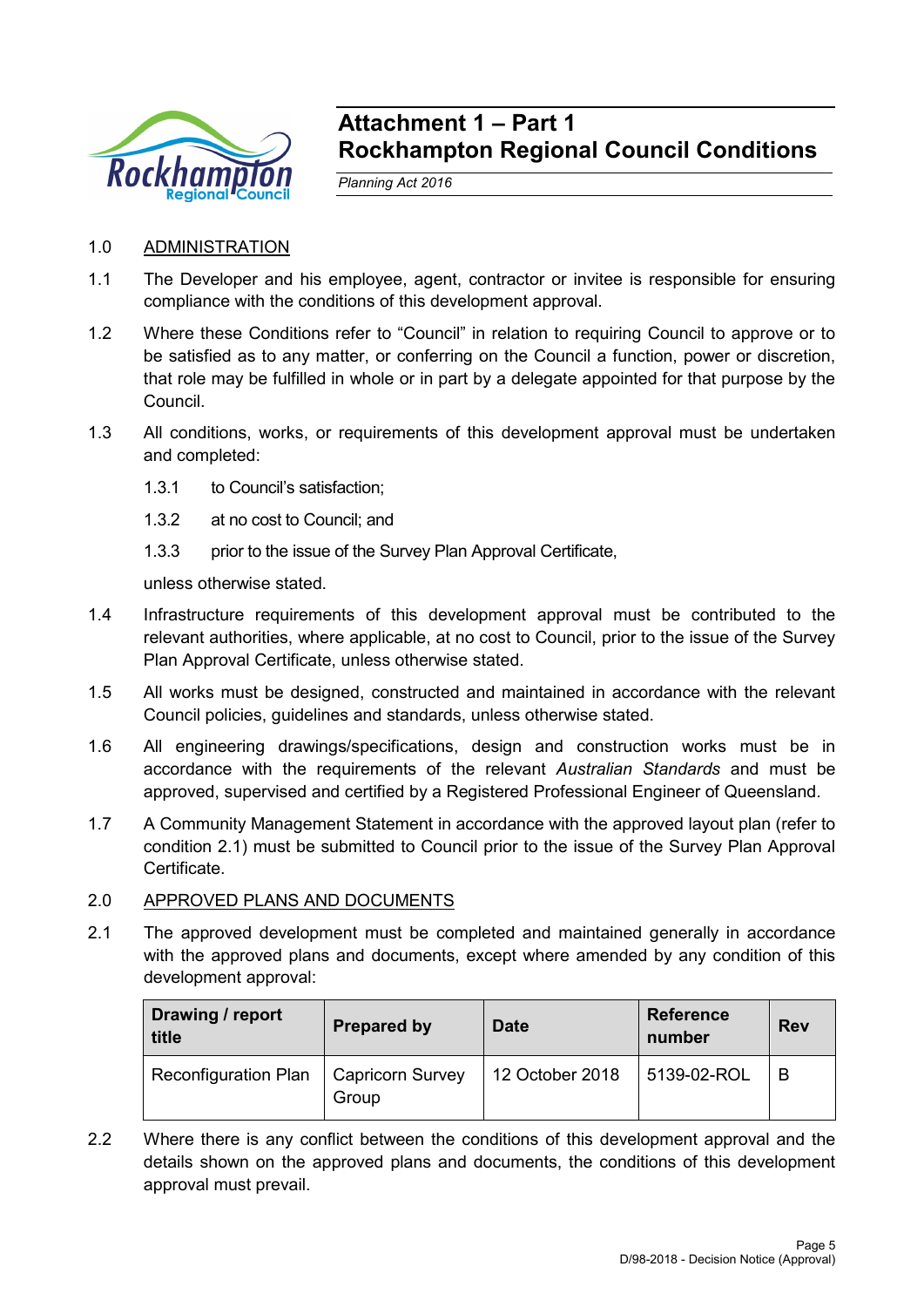2.3 Where conditions require the above plan or document to be amended, the revised document must be submitted for approval by Council prior to the issue of the Survey Plan Approval Certificate.

## 3.0 PLUMBING AND DRAINAGE WORKS

- 3.1 Each lot must be connected to Council's reticulated sewerage and water networks.
- 3.2 Alteration, disconnection or relocation of internal plumbing and sanitary drainage works associated with the existing buildings must be in accordance with regulated work under the *Plumbing and Drainage Act* and Council's Plumbing and Drainage Policies.

## 4.0 ASSET MANAGEMENT

- 4.1 Any alteration necessary to electricity, telephone, water mains, sewerage mains, and/or public utility installations resulting from the development or in connection with the development, must be undertaken and completed at no cost to Council.
- 4.2 Any damage to existing stormwater, water supply and sewerage infrastructure, kerb and channel, pathway or roadway (including removal of concrete slurry from public land and Council infrastructure), that occurs while any works are being carried out in association with this development approval must be repaired at full cost to the developer. This includes the reinstatement of any existing traffic signs or pavement markings that may have been removed or damaged.

## 5.0 OPERATING PROCEDURES

5.1 All construction materials, waste, waste skips, machinery and contractors' vehicles must be located and stored or parked within the development site. Storage of materials, or parking of construction machinery or contractors' vehicles must not occur within Yaamba Road.

## ADVISORY NOTES

## NOTE 1. Aboriginal Cultural Heritage

It is advised that under section 23 of the *Aboriginal Cultural Heritage Act 2003*, a person who carries out an activity must take all reasonable and practicable measures to ensure the activity does not harm Aboriginal cultural heritage (the "cultural heritage duty of care"). Maximum penalties for breaching the duty of care are listed in the Aboriginal cultural heritage legislation. The information on Aboriginal cultural heritage is available on the Department of Aboriginal and Torres Strait Islander and Partnerships website [www.datsip.qld.gov.au.](http://www.datsip.qld.gov.au/)

## NOTE 2. General Environmental Duty

General environmental duty under the *Environmental Protection Act 1994* prohibits unlawful environmental nuisance caused by noise, aerosols, particles, dust, ash, fumes, light, odour or smoke beyond the boundaries of the development site during all stages of the development including earthworks, construction and operation.

## NOTE 3. General Safety Of Public During Construction

The *Work Health and Safety Act 2011* and *Manual of Uniform Traffic Control Devices* must be complied with in carrying out any construction works, and to ensure safe traffic control and safe public access in respect of works being constructed on a road.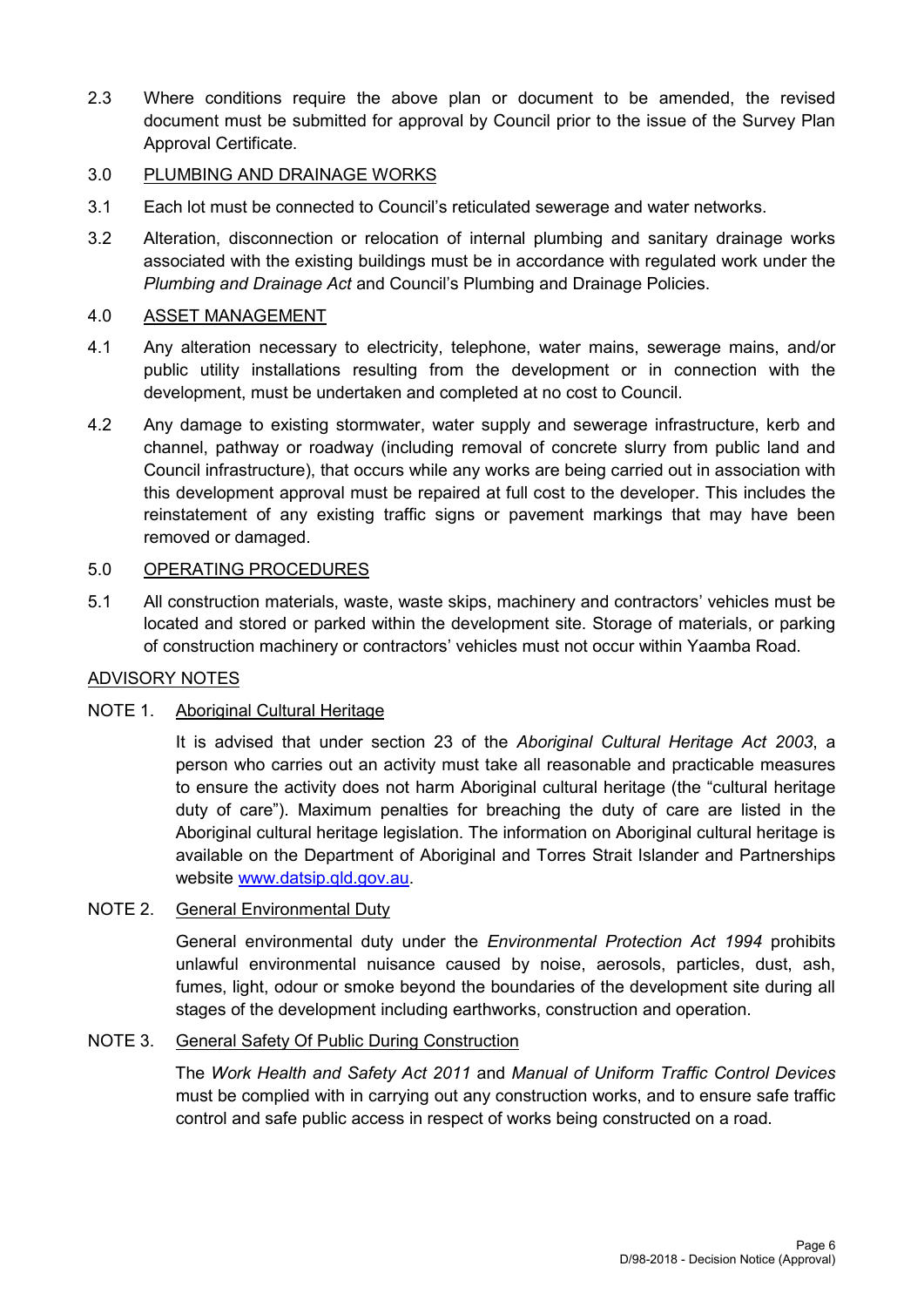

**Attachment 1 – Part 2 Referral Agency Conditions - Department of State Development, Manufacturing, Infrastructure and Planning**

*Planning Act 2016*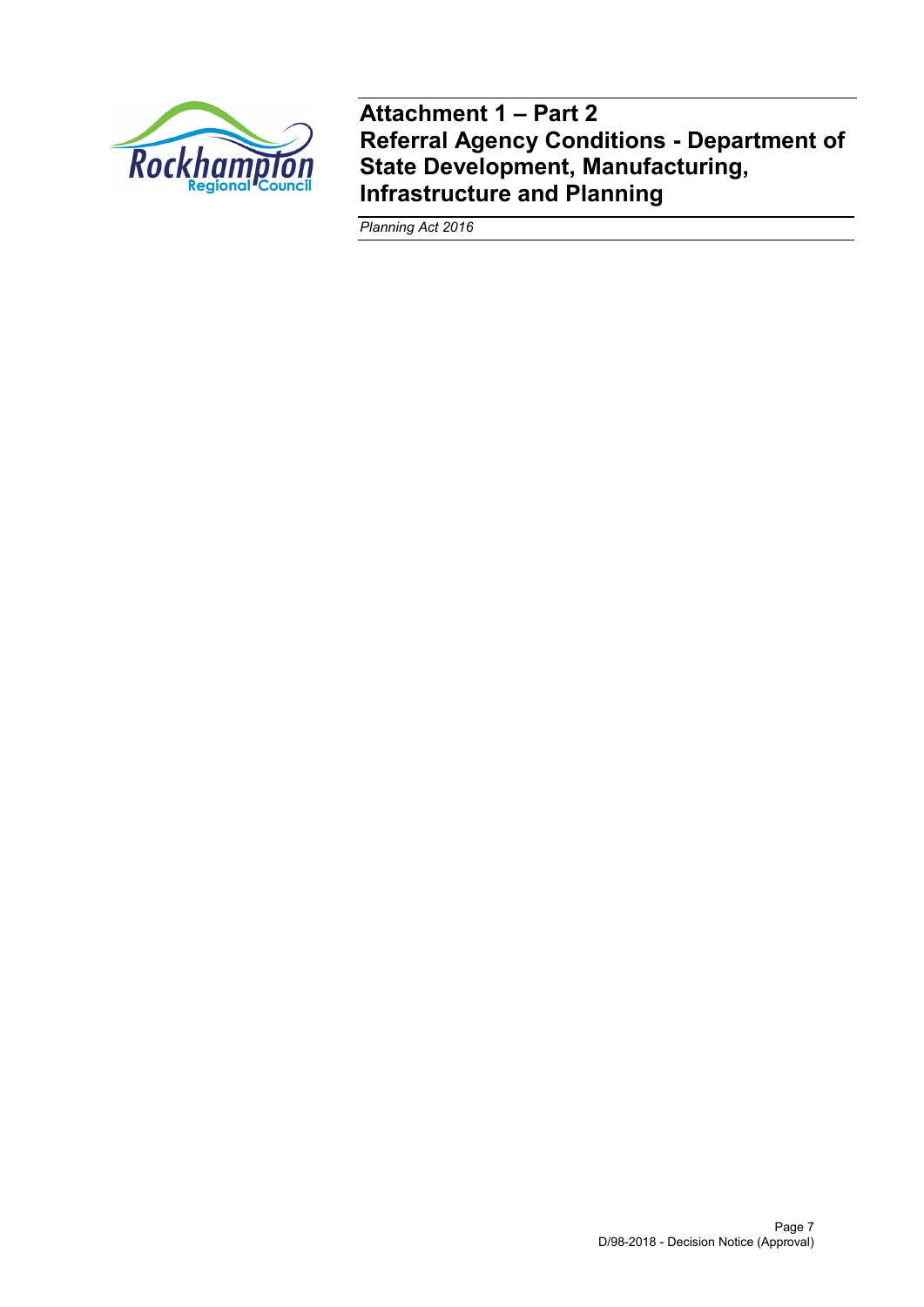

# **Attachment 2 - Appeal Rights**

*PLANNING ACT 2016*

The following is an extract from the *Planning Act 2016 (Chapter 6)*

#### *Appeal rights*

### *229 Appeals to tribunal or P&E Court*

- (1) Schedule 1 states—
	- (a) matters that may be appealed to— (i)either a tribunal or the P&E Court; or (ii)only a tribunal; or (iii)only the P&E Court; and
	- (b) the person—

(i)who may appeal a matter (the **appellant**); and (ii)who is a respondent in an appeal of the matter; and (iii)who is a co-respondent in an appeal of the matter; and

- (iv)who may elect to be a co-respondent in an appeal of the matter.
- (2) An appellant may start an appeal within the appeal period.
- (3) The **appeal period** is—
	- (a) for an appeal by a building advisory agency—10 business days after a decision notice for the decision is given to the agency or
	- (b) for an appeal against a deemed refusal—at any time after the deemed refusal happens; or
	- (c) for an appeal against a decision of the Minister, under chapter 7, part 4, to register premises or to renew the registration of premises—20 business days after a notice is published under section 269(3)(a) or (4); or
	- (d) for an appeal against an infrastructure charges notice— 20 business days after the infrastructure charges notice is given to the person; or
	- (e) for an appeal about a deemed approval of a development application for which a decision notice has not been given—30 business days after the applicant gives the deemed approval notice to the assessment manager; or
	- (f) for any other appeal—20 business days after a notice of the decision for the matter, including an enforcement notice, is given to the person.

#### Note—

See the P&E Court Act for the court's power to extend the appeal period.

- (4) Each respondent and co-respondent for an appeal may be heard in the appeal.
- (5) If an appeal is only about a referral agency's response, the assessment manager may apply to the tribunal or P&E Court to withdraw from the appeal.
- (6) To remove any doubt, it is declared that an appeal against an infrastructure charges notice must not be about—
	- (a) the adopted charge itself; or
	- (b) for a decision about an offset or refund—
		- (i) the establishment cost of trunk infrastructure identified in a LGIP; or
		- (ii) the cost of infrastructure decided using the method

included in the local government's charges resolution.

#### **230 Notice of appeal**

- (1) An appellant starts an appeal by lodging, with the registrar of the tribunal or P&E Court, a notice of appeal that—
	- (a) is in the approved form; and
	- (b) succinctly states the grounds of the appeal.
- (2) The notice of appeal must be accompanied by the required fee.
- (3) The appellant or, for an appeal to a tribunal, the registrar must, within the service period, give a copy of the notice of appeal to—
- (a) the respondent for the appeal; and
- (b) each co-respondent for the appeal; and
- (c) for an appeal about a development application under schedule 1, table 1, item 1—each principal submitter for the development application; and
- (d) for an appeal about a change application under schedule 1, table 1, item 2—each principal submitter for the change application; and
- (e) each person who may elect to become a co-respondent for the appeal, other than an eligible submitter who is not a principal submitter in an appeal under paragraph (c) or (d); and
- (f) for an appeal to the P&E Court—the chief executive; and
- (g) for an appeal to a tribunal under another Act—any other person who the registrar considers appropriate.
- (4) The **service period** is—
	- (a) if a submitter or advice agency started the appeal in the P&E Court—2 business days after the appeal is started; or
	- (b) otherwise—10 business days after the appeal is started.
- (5) A notice of appeal given to a person who may elect to be a co-respondent must state the effect of subsection
- (6) A person elects to be a co-respondent by filing a notice of election, in the approved form, within 10 business days after the notice of appeal is given to the person*.*
- **231 Other appeals**
- (1) Subject to this chapter, schedule 1 and the P&E Court Act, unless the Supreme Court decides a decision or other matter under this Act is affected by jurisdictional error, the decision or matter is non-appealable.
- (2) The Judicial Review Act 1991, part 5 applies to the decision or matter to the extent it is affected by jurisdictional error.
- (3) A person who, but for subsection (1) could have made an application under the Judicial Review Act 1991 in relation to the decision or matter, may apply under part 4 of that Act for a statement of reasons in relation to the decision or matter.
- (4) In this section— **decision** includes—
	- (a) conduct engaged in for the purpose of making a decision; and
	- (b) other conduct that relates to the making of a decision; and
	- (c) the making of a decision or the failure to make a decision; and
	- (d) a purported decision; and
	- (e) a deemed refusal.
- **non-appealable**, for a decision or matter, means the decision or matter—
	- (a) is final and conclusive; and
	- (b) may not be challenged, appealed against, reviewed, quashed, set aside or called into question in any other way under the Judicial Review Act 1991 or otherwise, whether by the Supreme Court, another court, a tribunal or another entity; and
	- (c) is not subject to any declaratory, injunctive or other order of the Supreme Court, another court, a tribunal or another entity on any ground.

#### **232 Rules of the P&E Court**

- (1) A person who is appealing to the P&E Court must comply with the rules of the court that apply to the appeal.
- (2) However, the P&E Court may hear and decide an appeal even if the person has not complied with rules of the P&E Court.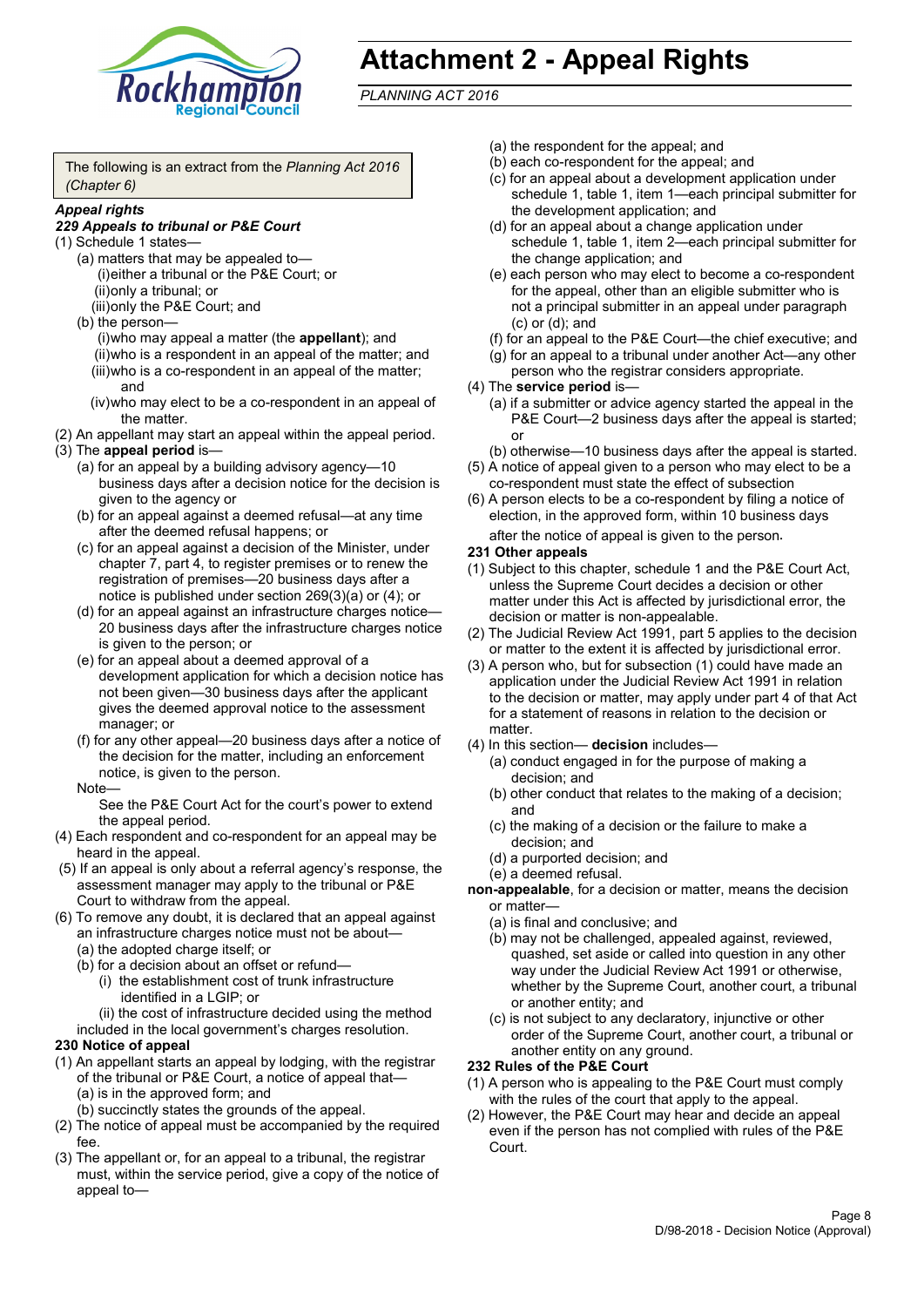

## **Appeal Rights**

*PLANNING ACT 2016*

# **Schedule 1**

#### **Appeals section 229 1 Appeal rights and parties to appeals**

- (1) Table 1 states the matters that may be appealed to—(a) the P&E court; or (b) a tribunal.
- (2) However, table 1 applies to a tribunal only if the matter involves—
	- (a) the refusal, or deemed refusal of a development application, for—
	- (i) a material change of use for a classified building; or
	- (ii) operational work associated with building work, a retaining wall, or a tennis court; or
	- (b) a provision of a development approval for—
	- (i) a material change of use for a classified building; or
- (ii) operational work associated with building work, a retaining wall, or a tennis court; or
	- (c) if a development permit was applied for—the decision to give a preliminary approval for—
		- (i) a material change of use for a classified building; or
	- (ii) operational work associated with building work, a retaining wall, or a tennis court; or
	- (d) a development condition if—
		- (i) the development approval is only for a material change of use that involves the use of a building classified under the Building Code as a class 2 building; and
		- (ii) the building is, or is proposed to be, not more than 3 storeys; and
		- (iii) the proposed development is for not more than 60 sole-occupancy units; or
	- (e) a decision for, or a deemed refusal of, an extension application for a development approval that is only for a material change of use of a classified building; or
	- (f) a decision for, or a deemed refusal of, a change application for a development approval that is only for a material change of use of a classified building; or
	- (g) a matter under this Act, to the extent the matter relates to—
		- (i) the Building Act, other than a matter under that Act that may or must be decided by the Queensland Building and Construction Commission; or
		- (ii) the Plumbing and Drainage Act, part 4 or 5; or
	- (h) a decision to give an enforcement notice in relation to a matter under paragraphs (a) to (g); or
	- (i) a decision to give an infrastructure charges notice; or
	- (j) the refusal, or deemed refusal, of a conversion application; or
	- (k) a matter that, under another Act, may be appealed to the tribunal; or
	- (l) a matter prescribed by regulation.
- (3) Also, table 1 does not apply to a tribunal if the matter

involves—

- (a) for a matter in subsection  $(2)(a)$  to  $(d)$ 
	- (i) a development approval for which the development application required impact assessment; and
	- (ii) a development approval in relation to which the assessment manager received a properly made submission for the development application; or
- (b) a provision of a development approval about the identification or inclusion, under a variation approval, of a matter for the development.
- (4) Table 2 states the matters that may be appealed only to the P&E Court.
- (5) Table 3 states the matters that may be appealed only to the tribunal.
- (6) In each table—
	- (a) column 1 states the appellant in the appeal; and
	- (b) column 2 states the respondent in the appeal; and
	- (c) column 3 states the co-respondent (if any) in the appeal; and
	- (d) column 4 states the co-respondents by election (if any) in the appeal.
- (7) If the chief executive receives a notice of appeal under section 230(3)(f), the chief executive may elect to be a corespondent in the appeal.

| Table 1                                                                                                                                                                                                                                                                                                                                        |                                  |                                                                  |                                                       |  |  |
|------------------------------------------------------------------------------------------------------------------------------------------------------------------------------------------------------------------------------------------------------------------------------------------------------------------------------------------------|----------------------------------|------------------------------------------------------------------|-------------------------------------------------------|--|--|
|                                                                                                                                                                                                                                                                                                                                                |                                  | Appeals to the P&E Court and, for certain matters, to a tribunal |                                                       |  |  |
| 1. Development applications<br>An appeal may be made against-<br>(a) the refusal of all or part of the development application; or<br>(b) the deemed refusal of the development application; or<br>(c) a provision of the development approval; or<br>(d) if a development permit was applied for-the decision to give a preliminary approval. |                                  |                                                                  |                                                       |  |  |
| Column 1                                                                                                                                                                                                                                                                                                                                       | Column 2<br>Column 3<br>Column 4 |                                                                  |                                                       |  |  |
| Appellant                                                                                                                                                                                                                                                                                                                                      | Respondent                       | Co-respondent                                                    | Co-respondent by election                             |  |  |
| $($ if any $)$<br>$(i$ f anv $)$                                                                                                                                                                                                                                                                                                               |                                  |                                                                  |                                                       |  |  |
| The applicant                                                                                                                                                                                                                                                                                                                                  | The assessment<br>manager        | If the appeal is about<br>a concurrence                          | 1 A concurrence agency that is<br>not a co-respondent |  |  |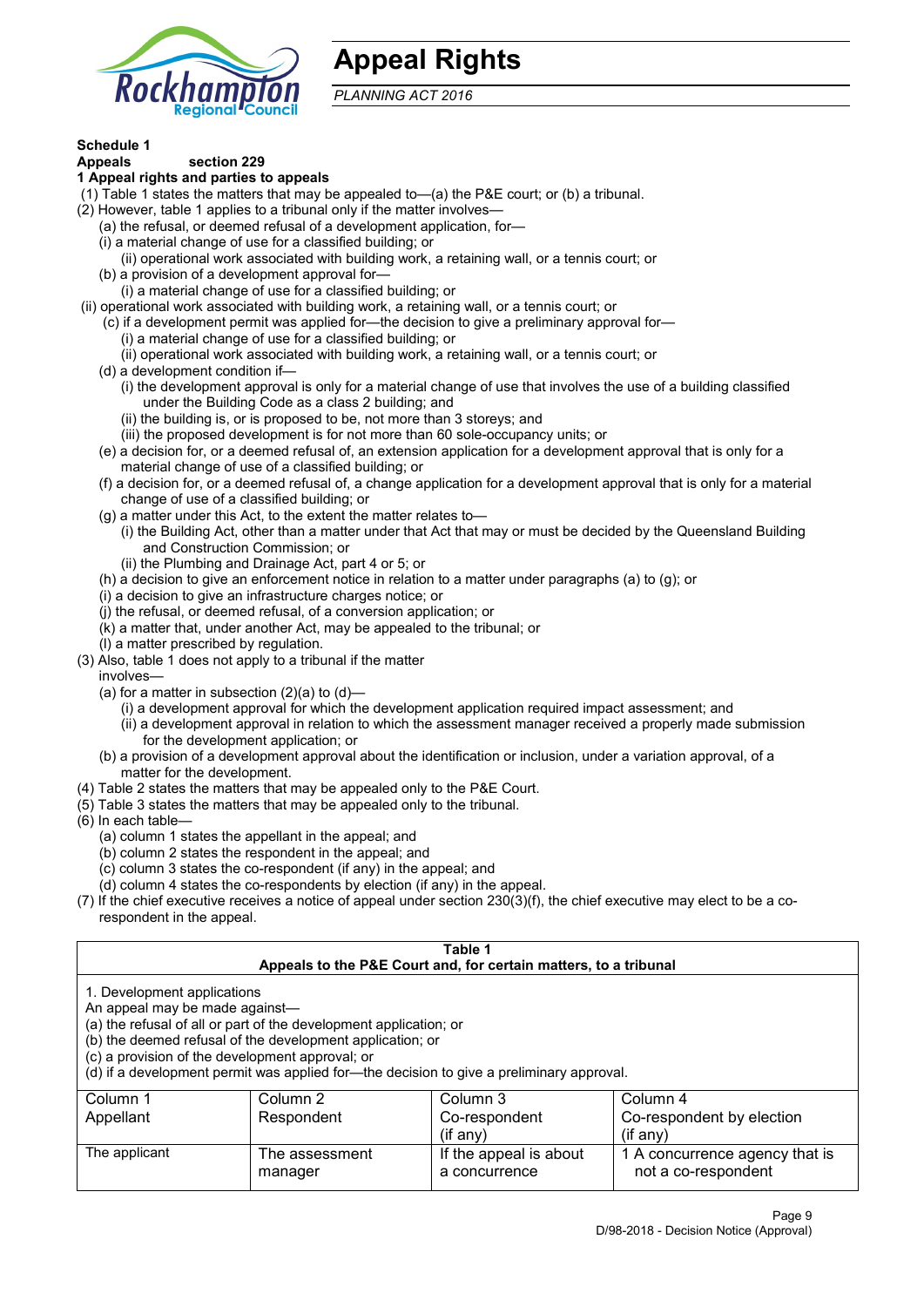| Table 1<br>Appeals to the P&E Court and, for certain matters, to a tribunal                                                                                                                                      |                                   |                                                                 |                                                                                                                                                                                                                                                                                                                                                 |  |
|------------------------------------------------------------------------------------------------------------------------------------------------------------------------------------------------------------------|-----------------------------------|-----------------------------------------------------------------|-------------------------------------------------------------------------------------------------------------------------------------------------------------------------------------------------------------------------------------------------------------------------------------------------------------------------------------------------|--|
|                                                                                                                                                                                                                  |                                   | agency's referral<br>response-the<br>concurrence agency         | 2 If a chosen Assessment<br>manager is the respondent-<br>the prescribed assessment<br>manager<br>3 Any eligible advice agency for<br>the application<br>4 Any eligible submitter for the<br>application                                                                                                                                        |  |
| 2. Change applications<br>An appeal may be made against-<br>(b) a deemed refusal of a change application.                                                                                                        |                                   |                                                                 | (a) a responsible entity's decision for a change application, other than a decision made by the P&E court; or                                                                                                                                                                                                                                   |  |
| Column 1<br>Appellant                                                                                                                                                                                            | Column <sub>2</sub><br>Respondent | Column 3<br>Co-respondent<br>(if any)                           | Column 4<br>Co-respondent by election<br>(if any)                                                                                                                                                                                                                                                                                               |  |
| 1 The applicant<br>2 If the responsible<br>entity is the<br>assessment<br>manager-an<br>affected entity that<br>gave a pre-request<br>notice or response<br>notice                                               | The responsible<br>entity         | If an affected entity<br>starts the appeal-the<br>applicant     | 1 A concurrence agency for the<br>development application<br>2 If a chosen assessment<br>manager is the respondent-<br>the prescribed assessment<br>manager<br>3 A private certifier for the<br>development application<br>4 Any eligible advice agency for<br>the change application<br>5 Any eligible submitter for the<br>change application |  |
| 3. Extension applications<br>An appeal may be made against-<br>(a) the assessment manager's decision about an extension application; or<br>(b) a deemed refusal of an extension application.                     |                                   |                                                                 |                                                                                                                                                                                                                                                                                                                                                 |  |
| Column 1<br>Appellant                                                                                                                                                                                            | Column <sub>2</sub><br>Respondent | Column 3<br>Co-respondent<br>(if any)                           | Column 4<br>Co-respondent by election<br>(if any)                                                                                                                                                                                                                                                                                               |  |
| 1 The applicant<br>1<br>For a matter other<br>$\mathbf{2}$<br>than a deemed<br>refusal of an<br>extension<br>application - a<br>concurrence<br>agency, other than<br>the chief executive,<br>for the application | The assessment<br>manager         | If a concurrence<br>agency starts the<br>appeal - the applicant | If a chosen assessment<br>manager is the respondent – the<br>prescribed assessment manager                                                                                                                                                                                                                                                      |  |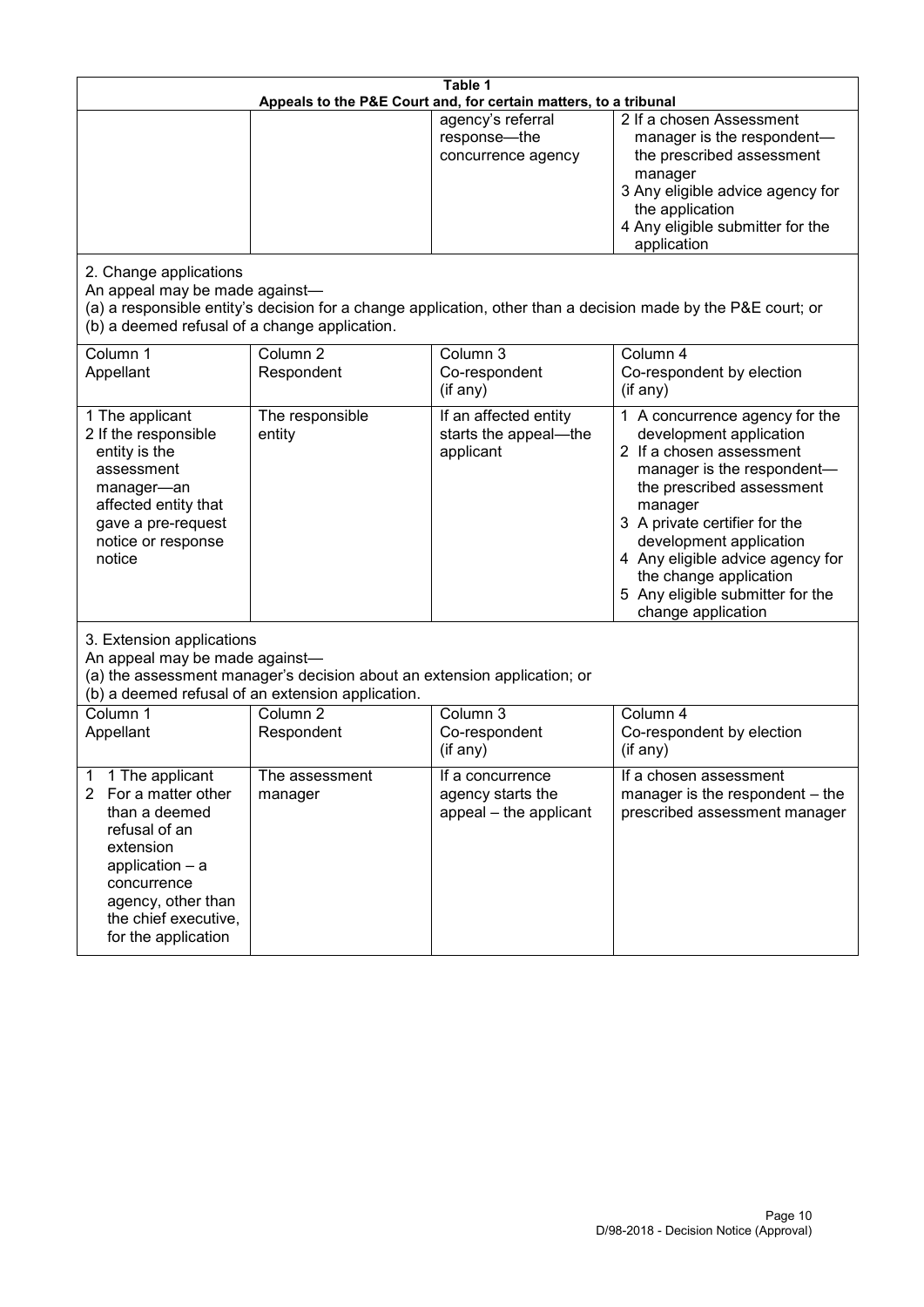#### **Table 1 Appeals to the P&E Court and, for certain matters, to a tribunal**

4. Infrastructure charges notices

- An appeal may be made against an infrastructure charges notice on 1 or more of the following grounds
- a) The notice involved an error relating to
	- (i) The application of the relevant adopted charge; or
- Examples of errors in applying an adopted charge
	- The incorrect application of gross floor area for a non-residential development
	- Applying an incorrect 'use category', under a regulation, to the development
	- (i) The working out of extra demands, for section 120; or
	- (ii) An offset or refund; or
- b) The was no decision about an offset or refund; or
- c) If the infrastructure charges notice states a refund will be given the timing for giving the refund; or
- d) The amount of the charge is so unreasonable that no reasonable relevant local government could have
- imposed the amount.

| Column 1                                                 | Column 2                                                                  | Column 3      | Column 4                  |
|----------------------------------------------------------|---------------------------------------------------------------------------|---------------|---------------------------|
| Appellant                                                | Respondent                                                                | Co-respondent | Co-respondent by election |
|                                                          |                                                                           | (if any)      | $(if$ any)                |
| The person given the<br>Infrastructure charges<br>notice | The local government<br>that gave the<br>infrastructure charges<br>notice |               |                           |

5. Conversion applications

An appeal may be made against—

(a) the refusal of a conversion application; or

(b) a deemed refusal of a conversion application.

| Column 1<br>Appellant | Column 2<br>Respondent                                                  | Column 3<br>Co-respondent<br>(if any) | Column 4<br>Co-respondent by election<br>$($ if any $)$ |
|-----------------------|-------------------------------------------------------------------------|---------------------------------------|---------------------------------------------------------|
| The applicant         | The local government<br>to which the conversion<br>application was made | -                                     | -                                                       |

6. Enforcement notices

An appeal may be made against the decision to give an enforcement notice.

| Column 1                                   | Column 2                     | Column 3      | Column 4                                                                                                                                                                   |
|--------------------------------------------|------------------------------|---------------|----------------------------------------------------------------------------------------------------------------------------------------------------------------------------|
| Appellant                                  | Respondent                   | Co-respondent | Co-respondent by election                                                                                                                                                  |
|                                            |                              | (if any)      | $($ if any $)$                                                                                                                                                             |
| The person given the<br>enforcement notice | The enforcement<br>authority |               | If the enforcement authority is<br>not the local government for<br>the premises in relation to which<br>the offence is alleged to have<br>happened-the local<br>government |

#### **Table 2 Appeals to the P&E Court only**

1. Appeals from tribunal

An appeal may be made against a decision of a tribunal, other than a decision under

section 252, on the ground of—

(a) an error or mistake in law on the part of the tribunal; or

(b) jurisdictional error.

| Column 1<br>Appellant                             | Column 2<br>Respondent                                    | Column 3<br>Co-respondent<br>$($ if any $)$ | Column 4<br>Co-respondent by election<br>$($ if any $)$ |
|---------------------------------------------------|-----------------------------------------------------------|---------------------------------------------|---------------------------------------------------------|
| A party to the<br>proceedings for the<br>decision | The other party to the<br>proceedings for the<br>decision | $\overline{\phantom{a}}$                    |                                                         |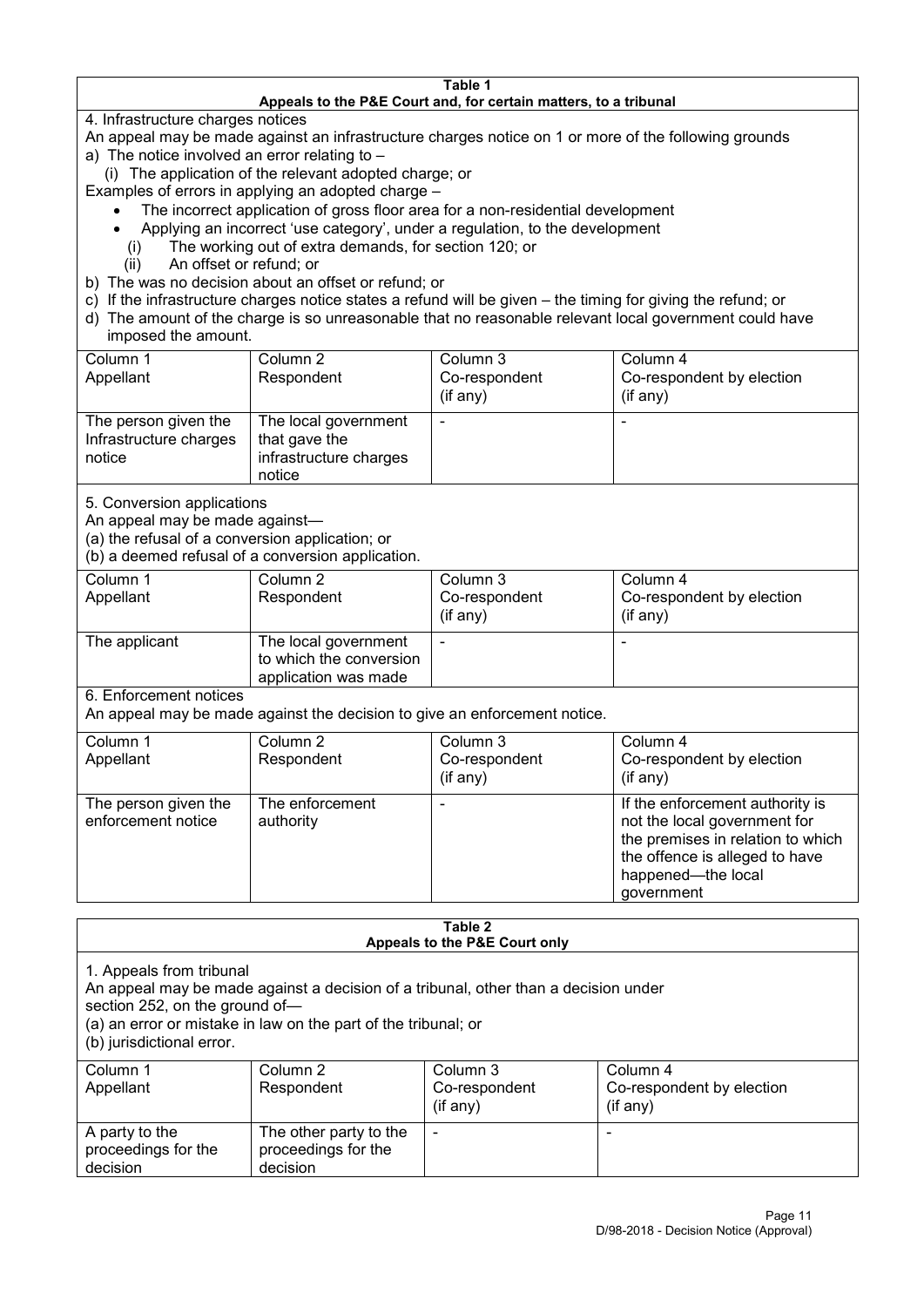#### **Table 2 Appeals to the P&E Court only**

2. Eligible submitter appeals

An appeal may be made against the decision to give a development approval, or an approval for a change application, to the extent that the decision relates to—

(a) any part of the development application for the development approval that required impact assessment; or (b) a variation request.

| Column 1<br>Appellant                                                                                                                                                                                                                                                                                                                                | Column <sub>2</sub><br>Respondent                                                                                          | Column 3<br>Co-respondent<br>$($ if any $)$                                                                             | Column 4<br>Co-respondent by election<br>$($ if any $)$ |  |
|------------------------------------------------------------------------------------------------------------------------------------------------------------------------------------------------------------------------------------------------------------------------------------------------------------------------------------------------------|----------------------------------------------------------------------------------------------------------------------------|-------------------------------------------------------------------------------------------------------------------------|---------------------------------------------------------|--|
| 1 For a development<br>application-an<br>eligible submitter for<br>the development<br>application<br>2 For a change<br>application-an<br>eligible submitter for<br>the change<br>application                                                                                                                                                         | 1 For a development<br>application—the<br>assessment<br>manager<br>2 For a change<br>application—the<br>responsible entity | 1 The applicant<br>2 If the appeal is<br>about a concurrence<br>agency's referral<br>response—the<br>concurrence agency | Another eligible<br>submitter for the<br>application    |  |
| 3. Eligible submitter and eligible advice agency appeals<br>An appeal may be made against a provision of a development approval, or failure to<br>include a provision in the development approval, to the extent the matter relates to-<br>(a) any part of the development application or the change application, for the development approval, that |                                                                                                                            |                                                                                                                         |                                                         |  |

required impact assessment; or

(b) a variation request.

| Column 1<br>Appellant                                                                                                                                                                                                                                                                         | Column 2<br>Respondent                                                                                                     | Column 3<br>Co-respondent                                                                                               | Column 4<br>Co-respondent by election             |  |
|-----------------------------------------------------------------------------------------------------------------------------------------------------------------------------------------------------------------------------------------------------------------------------------------------|----------------------------------------------------------------------------------------------------------------------------|-------------------------------------------------------------------------------------------------------------------------|---------------------------------------------------|--|
|                                                                                                                                                                                                                                                                                               |                                                                                                                            | $($ if any $)$                                                                                                          | $(i$ f any)                                       |  |
| 1 For a development<br>application-an<br>eligible submitter for<br>the development<br>application<br>2 For a change<br>application-an<br>eligible submitter for<br>the change<br>application<br>3 An eligible advice<br>agency for the<br>development<br>application or<br>change application | 1 For a development<br>application-the<br>assessment<br>manager<br>2 For a change<br>application-the<br>responsible entity | 1 The applicant<br>2 If the appeal is<br>about a concurrence<br>agency's referral<br>response-the<br>concurrence agency | Another eligible submitter for the<br>application |  |
| 4. Compensation claims<br>An appeal may be made against-<br>(a) a decision under section 32 about a compensation claim; or<br>(b) a decision under section 265 about a claim for compensation; or<br>(c) a deemed refusal of a claim under paragraph (a) or (b).                              |                                                                                                                            |                                                                                                                         |                                                   |  |
| Column 1                                                                                                                                                                                                                                                                                      | Column 2                                                                                                                   | Column 3                                                                                                                | Column 4                                          |  |
| Appellant                                                                                                                                                                                                                                                                                     | Respondent                                                                                                                 | Co-respondent<br>(if any)                                                                                               | Co-respondent by election<br>(if any)             |  |
| A person dissatisfied                                                                                                                                                                                                                                                                         | The local                                                                                                                  |                                                                                                                         |                                                   |  |

with the decision government to which

the claim was made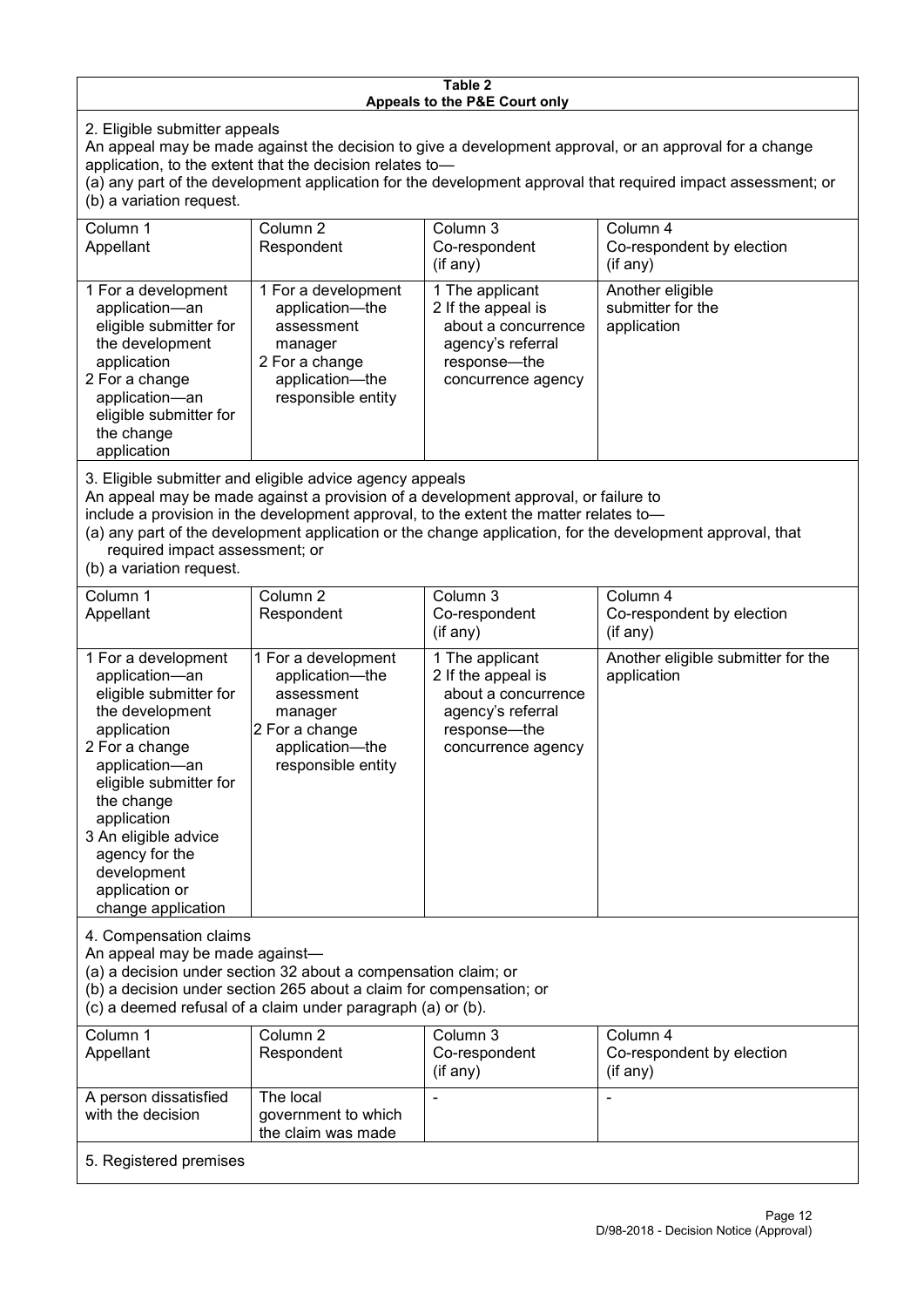| Table 2<br>Appeals to the P&E Court only                                                                                                                                                                                                                                                             |                                   |                                                                                                                                                                                                |                                                                                                                                                                             |  |
|------------------------------------------------------------------------------------------------------------------------------------------------------------------------------------------------------------------------------------------------------------------------------------------------------|-----------------------------------|------------------------------------------------------------------------------------------------------------------------------------------------------------------------------------------------|-----------------------------------------------------------------------------------------------------------------------------------------------------------------------------|--|
| An appeal may be made against a decision of the Minister under chapter 7, part 4.                                                                                                                                                                                                                    |                                   |                                                                                                                                                                                                |                                                                                                                                                                             |  |
| Column 1<br>Appellant                                                                                                                                                                                                                                                                                | Column <sub>2</sub><br>Respondent | Column 3<br>Co-respondent<br>(if any)                                                                                                                                                          | Column 4<br>Co-respondent by election<br>(if any)                                                                                                                           |  |
| 1 A person given a<br>decision notice about<br>the decision<br>2 If the decision is to<br>register premises or<br>renew the<br>registration of<br>premises-an owner<br>or occupier of<br>premises in the<br>affected area for the<br>registered premises<br>who is dissatisfied<br>with the decision | The Minister                      |                                                                                                                                                                                                | If an owner or occupier starts the<br>appeal – the owner of the<br>registered premises                                                                                      |  |
| 6. Local laws<br>under a local law about-<br>development; or<br>(b) the erection of a building or other structure.                                                                                                                                                                                   |                                   | An appeal may be made against a decision of a local government, or conditions applied,<br>(a) the use of premises, other than a use that is the natural and ordinary consequence of prohibited |                                                                                                                                                                             |  |
| Column 1<br>Appellant                                                                                                                                                                                                                                                                                | Column <sub>2</sub><br>Respondent | Column 3<br>Co-respondent<br>(if any)                                                                                                                                                          | Column 4<br>Co-respondent by election<br>(if any)                                                                                                                           |  |
| A person who-<br>(a) applied for the<br>decision; and<br>(b) is dissatisfied with<br>the decision or<br>conditions.                                                                                                                                                                                  | The local government              |                                                                                                                                                                                                | L,                                                                                                                                                                          |  |
|                                                                                                                                                                                                                                                                                                      |                                   | Table 3<br>Appeals to the tribunal only                                                                                                                                                        |                                                                                                                                                                             |  |
| 1. Building advisory agency appeals<br>An appeal may be made against giving a development approval for building work to the extent the building<br>work required code assessment against the building assessment provisions.                                                                         |                                   |                                                                                                                                                                                                |                                                                                                                                                                             |  |
| Column 1<br>Appellant                                                                                                                                                                                                                                                                                | Column <sub>2</sub><br>Respondent | Column 3<br>Co-respondent<br>(if any)                                                                                                                                                          | Column 4<br>Co-respondent by election<br>(if any)                                                                                                                           |  |
| A building advisory<br>agency for the<br>development application<br>related to the approval                                                                                                                                                                                                          | The assessment<br>manager         | The applicant                                                                                                                                                                                  | 1 A concurrence agency for the<br>development application<br>related to the approval<br>2 A private certifier for the<br>development application<br>related to the approval |  |
| 3. Certain decisions under the Building Act and the Plumbing and Drainage Act<br>An appeal may be made against a decision under-<br>(a) the Building Act, other than a decision made by the Queensland Building and Construction Commission; or<br>(b) the Plumbing and Drainage Act, part 4 or 5.   |                                   |                                                                                                                                                                                                |                                                                                                                                                                             |  |
| Column 1<br>Appellant                                                                                                                                                                                                                                                                                | Column <sub>2</sub><br>Respondent | Column 3<br>Co-respondent<br>(if any)                                                                                                                                                          | Column 4<br>Co-respondent by election<br>(if any)                                                                                                                           |  |